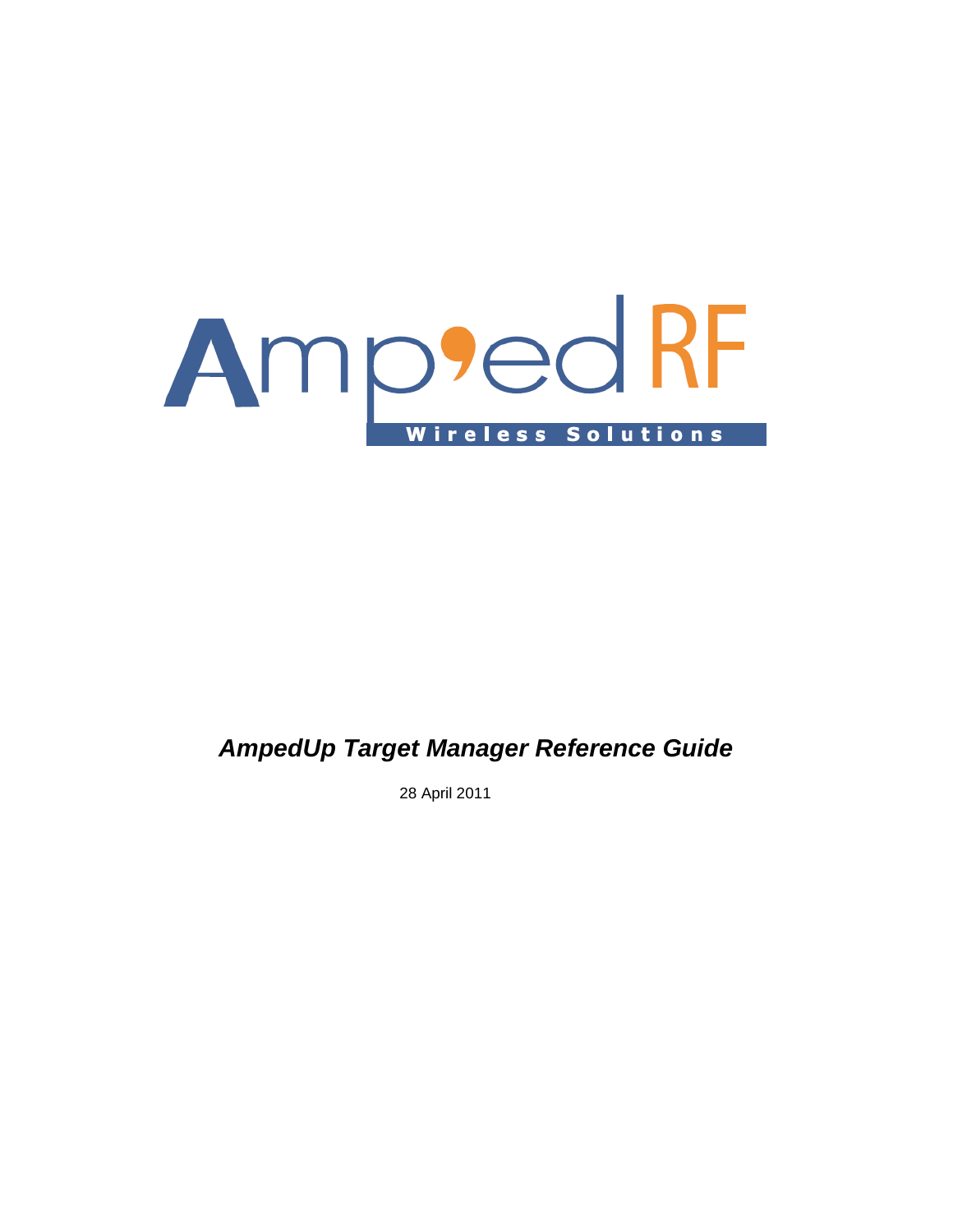

# **Amp'edUP Target Manager Reference Guide**

All rights reserved. Copyright © 2011 by Amp'ed RF Technology, Inc.

No part of the contents of this document may be reproduced or transmitted in any form, by any means or for any purpose, without the prior written permission of Amp'ed RF Technology, Inc.

The information in this document and the product it describes are subject to change without notice.

The software program described in this document is provided to its authorized users pursuant to a software license agreement, and any use of this software program is strictly subject to the terms and conditions, including confidentiality obligations, set forth in the applicable software license agreement between Amp'ed RF Technology, Inc. and the licensee.

This document is intended only to assist the reader in the use of the product. Amp'ed RF Technology, Inc. shall not be liable for any loss or damage arising from the use of any information in this document or any error or omission in such information or any incorrect use of the product.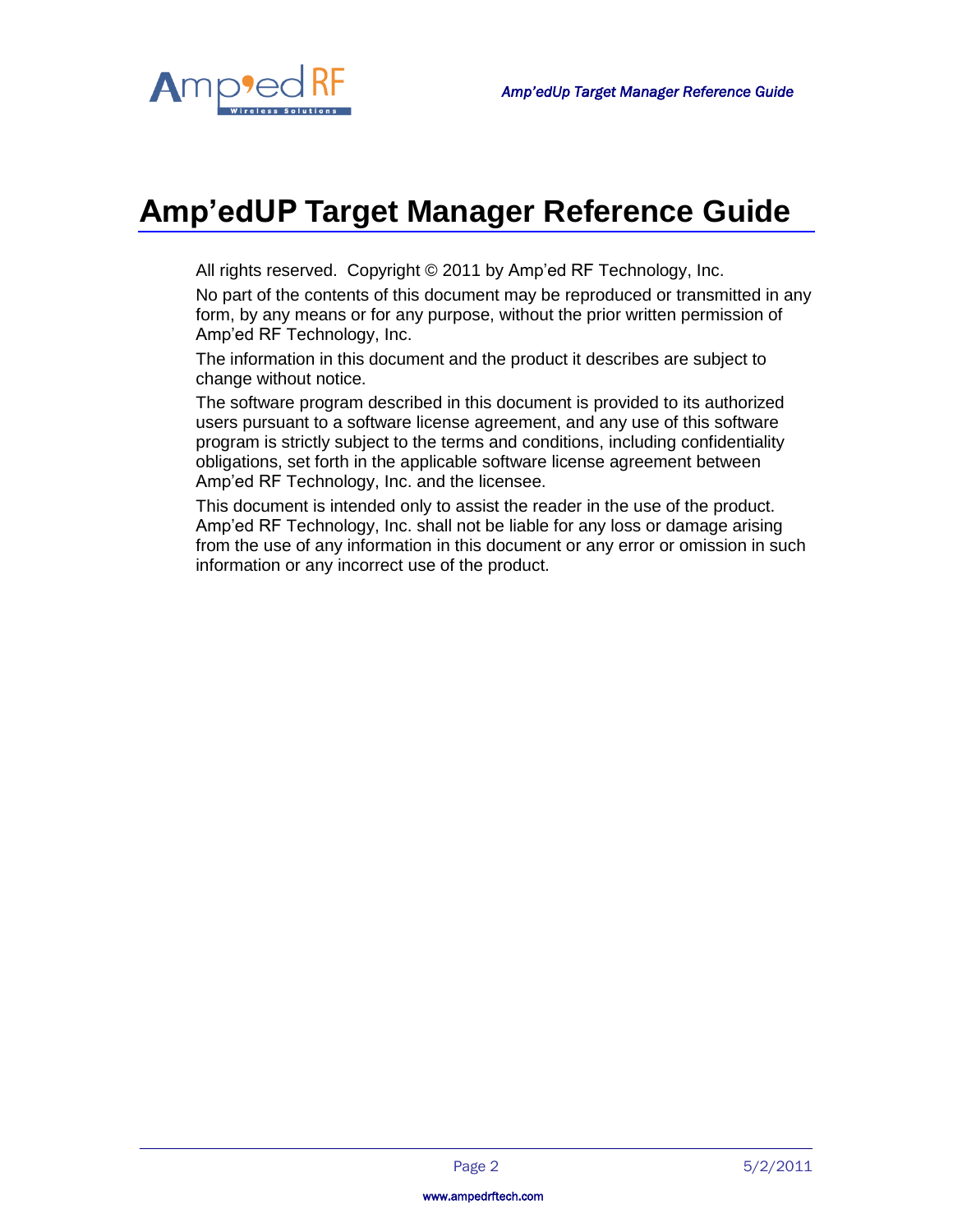# **TABLE OF CONTNTS**

#### Preface 5  $1<sup>1</sup>$

| $1.1$        |  |
|--------------|--|
| $1.2$        |  |
| 1.3          |  |
| $\mathbf{2}$ |  |
| 2.1          |  |
| 3            |  |
| 3.1          |  |
| 3.2          |  |
| 3.3          |  |
| 3.4          |  |
| 3.5          |  |
|              |  |
| 4            |  |
| 4.1<br>4.1.1 |  |
| 4.2          |  |
| 4.2.1<br>4.3 |  |
| 5            |  |
| 5.1          |  |
| 5.2          |  |
| 5.3          |  |
| 6            |  |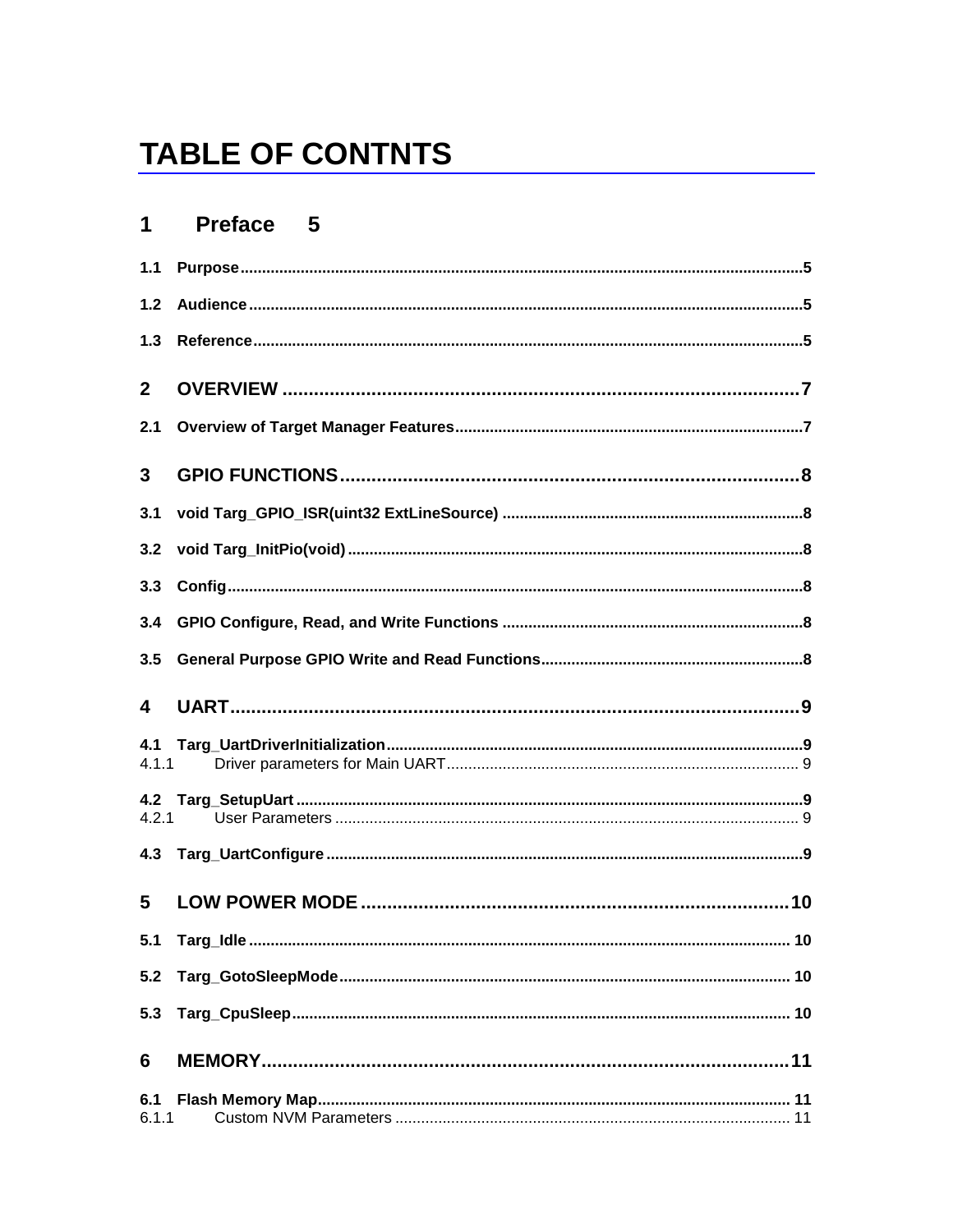

# Amp'edUp Target Manager Reference Guide

| 6.1.2<br>6.1.3<br>6.1.4 |                                                                          |     |
|-------------------------|--------------------------------------------------------------------------|-----|
|                         |                                                                          |     |
| 6.2.1                   |                                                                          |     |
| 6.2.2                   |                                                                          |     |
|                         |                                                                          | .13 |
|                         | 7.1 OS_TimerRegisterRequest (uint32 Transac, uint16 Regld, uint32 MsTmr, |     |
|                         |                                                                          |     |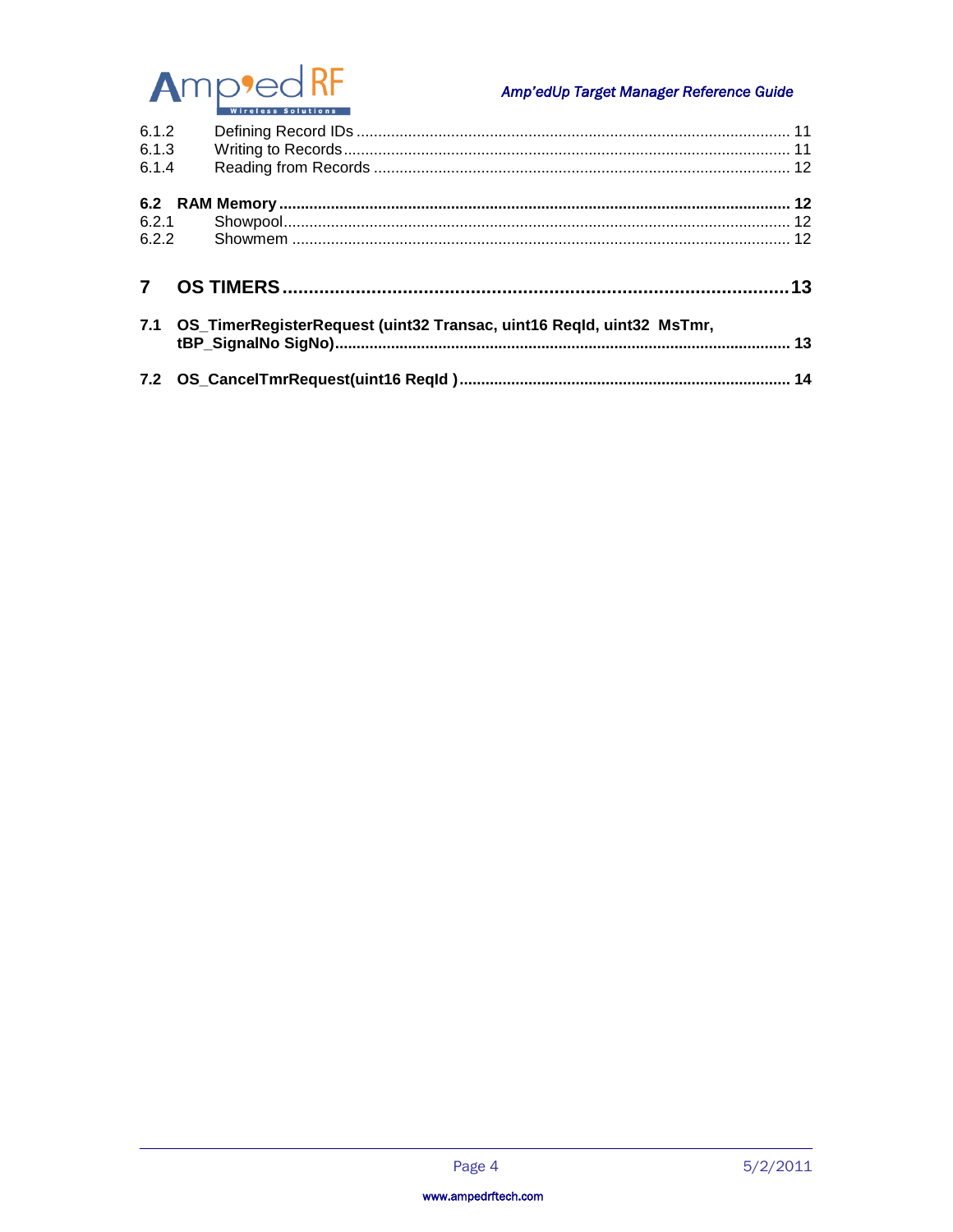

# <span id="page-4-0"></span>**1 Preface**

### <span id="page-4-1"></span>**1.1 Purpose**

This publication, *AmpedUp Target Manager Reference Guide*, serves as a reference for AmpedUp SDK developers desiring to integrate the various hardware target platform features into an application. The description and usage of each feature is detailed in the document.

#### <span id="page-4-2"></span>**1.2 Audience**

This document is written for the embedded applications developer using the AmpedUp software to interface to Amp'ed RF's abSerial platform. The programmer should be familiar with Bluetooth profiles, driver software, and various microcontroller concepts.

### <span id="page-4-3"></span>**1.3 Reference**

The following definitions are referred to in this release:

| <b>Term</b>        | <b>Description/Meaning</b>                           |
|--------------------|------------------------------------------------------|
| <b>API</b>         | Application Programmer Interface                     |
| AT                 | Text based command standard commonly used for modems |
| <b>BD</b>          | <b>Bluetooth Device</b>                              |
| <b>BdAddr</b>      | <b>Bluetooth Device Address</b>                      |
| <b>DUN</b>         | Dial-up Network Profile                              |
| GAP                | <b>Generic Access Profile</b>                        |
| HCI                | <b>Host Controller Interface</b>                     |
| ID                 | Identification                                       |
| Ing.               | Inquiry                                              |
| <b>IPCP</b>        | Internet Protocol Control Protocol                   |
| L <sub>2</sub> CAP | Logical Link Control and Adaptation Protocol         |
| LS                 | Least Significant                                    |
| OS                 | <b>Operating System</b>                              |
| <b>PIN</b>         | Personal Identification Number                       |
| <b>RAM</b>         | Random Access Memory                                 |
| Req                | Request                                              |
| <b>RFCOMM</b>      | <b>Serial Port Emulation</b>                         |
| <b>RTOS</b>        | <b>Real Time Operating System</b>                    |
| <b>SDAP</b>        | Service Discovery Application Profile                |
| <b>SDP</b>         | Service Discovery Protocol                           |
| secs               | Seconds                                              |
| <b>SPP</b>         | <b>Serial Port Profile</b>                           |
| <b>TCP</b>         | <b>Transport Control Protocol</b>                    |
| <b>UART</b>        | Universal Asynchronous Receiver-Transmitter          |

#### **Table 1. Definitions and Acronyms**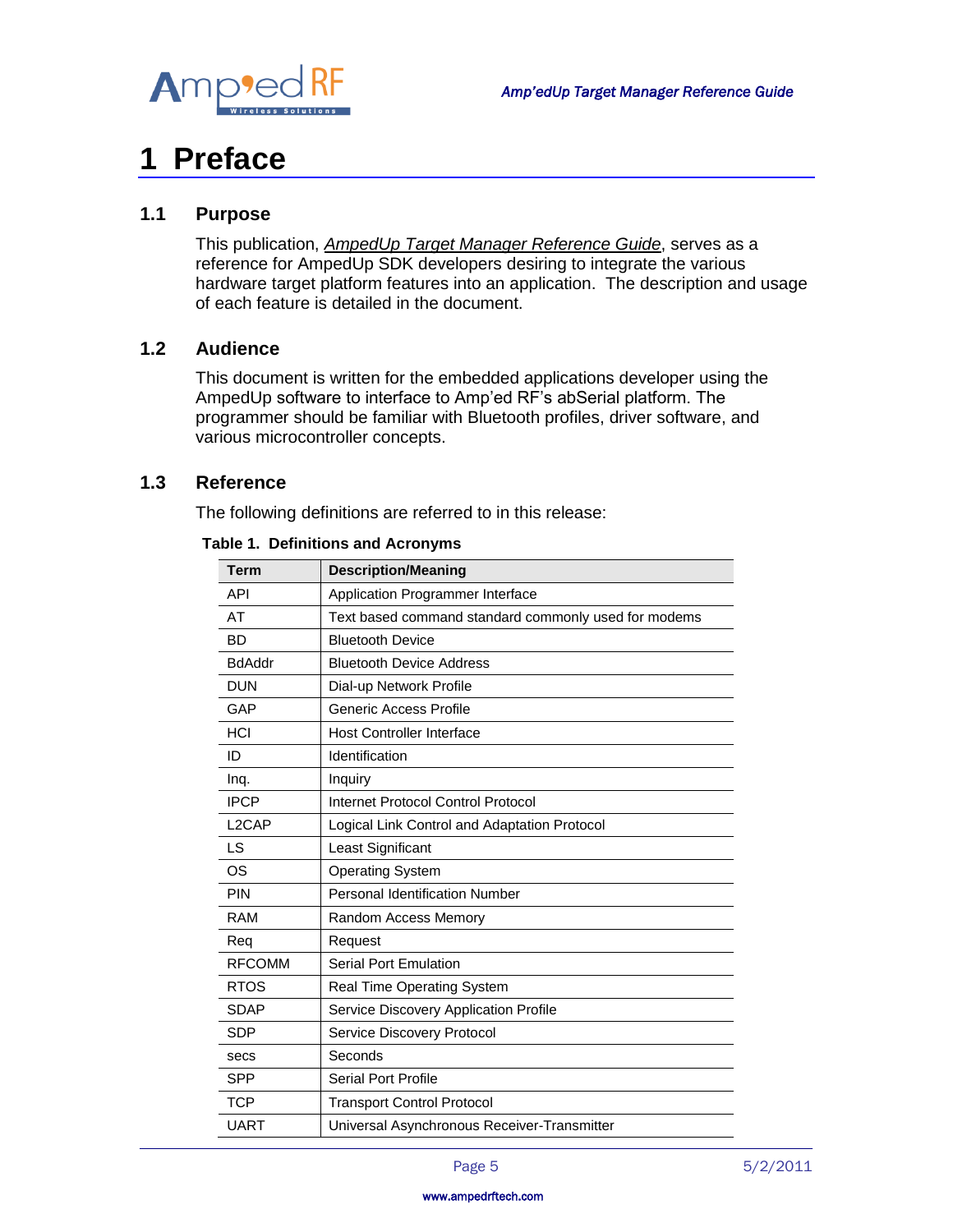

# *Amp'edUp Target Manager Reference Guide*

| Term       | <b>Description/Meaning</b>    |
|------------|-------------------------------|
| ULS        | <b>Upper Layer Stack</b>      |
| <b>USB</b> | <b>Universal Serial Bus</b>   |
| uuid       | Universally Unique Identifier |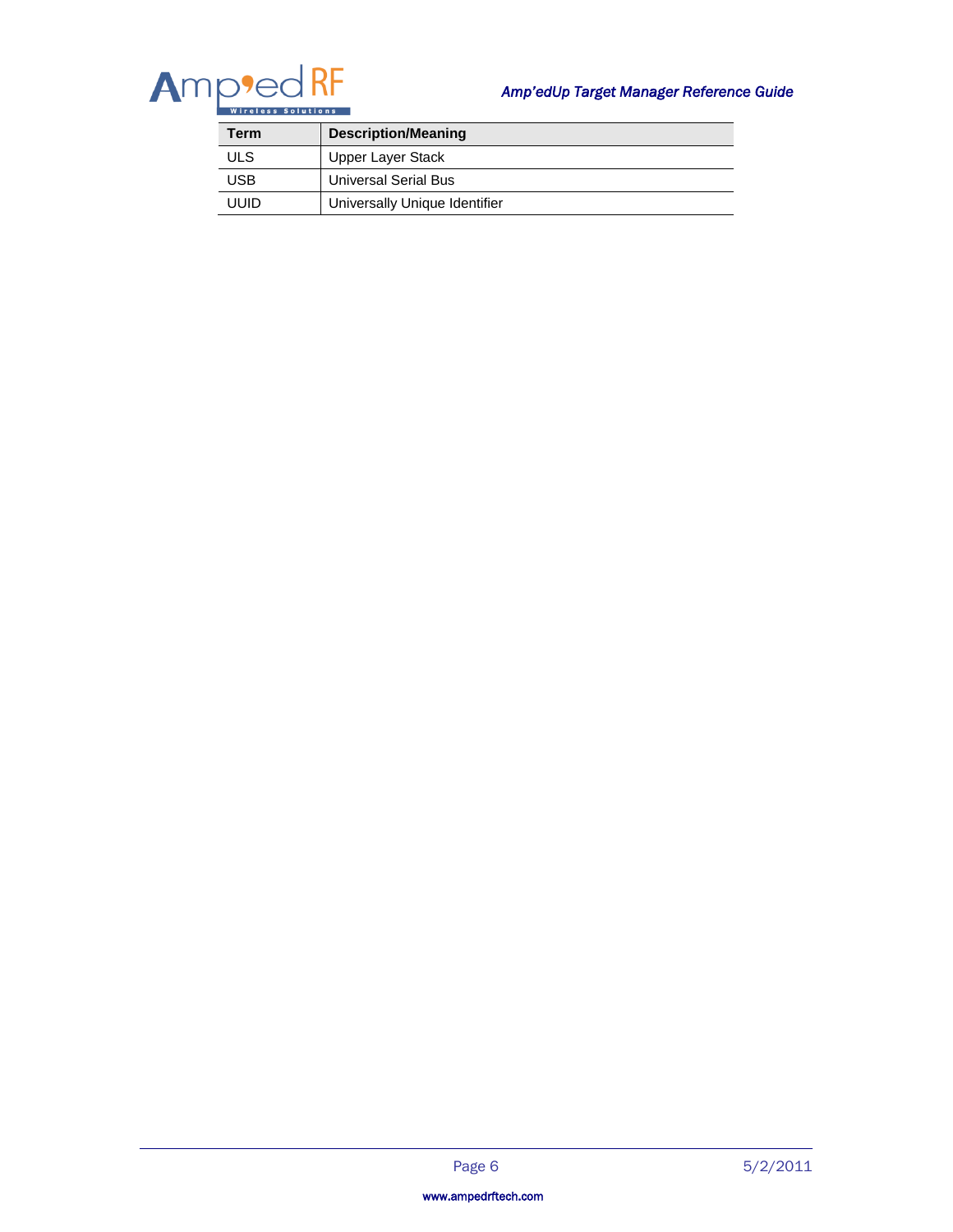

# <span id="page-6-0"></span>**2 Overview**

# <span id="page-6-1"></span>**2.1 Overview of Target Manager Features**

The Target Manager includes support for the following features:

General purpose I/O pins Serial interfaces: UART, SPI, I2C, I2S Flash and RAM memory External interrupts Low power operating modes **Timers** 

These features are supported using a STM32 microcontroller from ST Microelectronics. Further details about this controller may be found at: <http://www.st.com/mcu/inchtml-pages-stm32.html>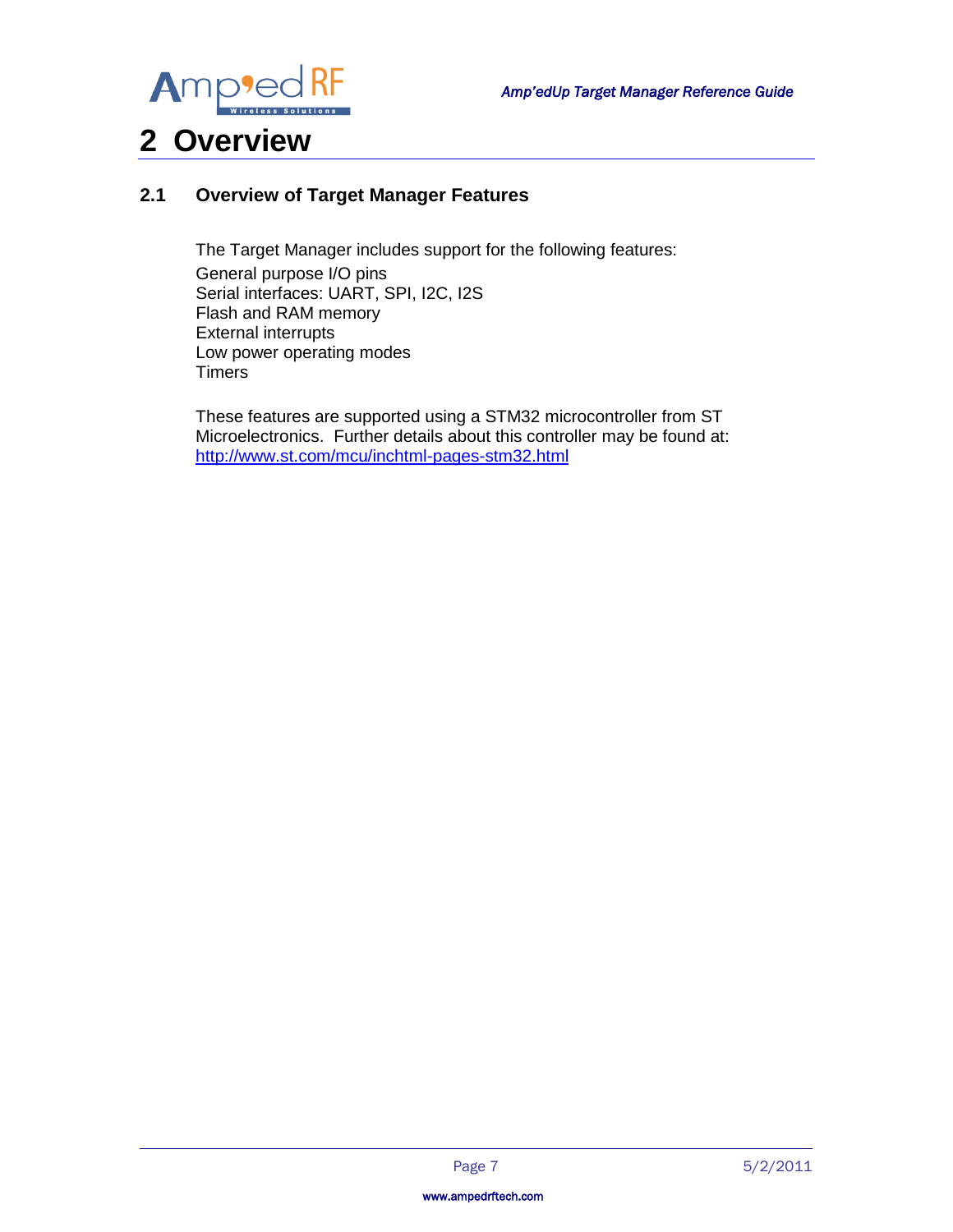

# <span id="page-7-0"></span>**3** GPIO Functions

# <span id="page-7-1"></span>**3.1 void Targ\_GPIO\_ISR(uint32 ExtLineSource)**

This function handles the GPIO interrupt exception and generated a notification OS signal to the application layer for this event.

The following 9 GPIO pins may be used as interrupts, based on the BT11 or BT31 modules: GPIO: 0, 1, 2, 3, 4, 6, 10, 12, 14

Other GPIO lines may be used as inputs, outputs, our alternative functions, but not as an interrupt.

#### <span id="page-7-2"></span>**3.2 void Targ\_InitPio(void)**

#### <span id="page-7-3"></span>**3.3 Config**

This function sets up the GPIO functionality. Parameter details can be found in the STM32 GPIO documentation.

#### <span id="page-7-4"></span>**3.4 GPIO Configure, Read, and Write Functions**

TM\_SetPio(uint16 GPIONumber) TM\_ResetPio(uint16 GPIONumber) TM\_SetPioAsOutptut(uint16 GPIONumber) TM\_SetPioAsInput(uint16 GPIONumber)

These functions allow the SDK application to utilized the module's GPIO naming scheme to control the various GPIO pins. The STM32 port identification scheme is not used with these tools.

#### <span id="page-7-5"></span>**3.5 General Purpose GPIO Write and Read Functions**

These functions utilize the STM32 port naming scheme to read and write to any pin in the STM32 controller. These should be used with caution, and the above SDK naming scheme is generally safer to use.

GPIO\_BitRead(GPIO\_TypeDef\* GPIOx, uint16 pin) GPIO\_WriteBit(GPIO\_TypeDef\* GPIOx, uint16 pin)

#### **Parameters**

GPIOx: This is the GPIO port of the STM32.

Pin: This is the pin designator of the port. It will be converted to a bit field.

Val: Value to write to the pin, 1 or 0.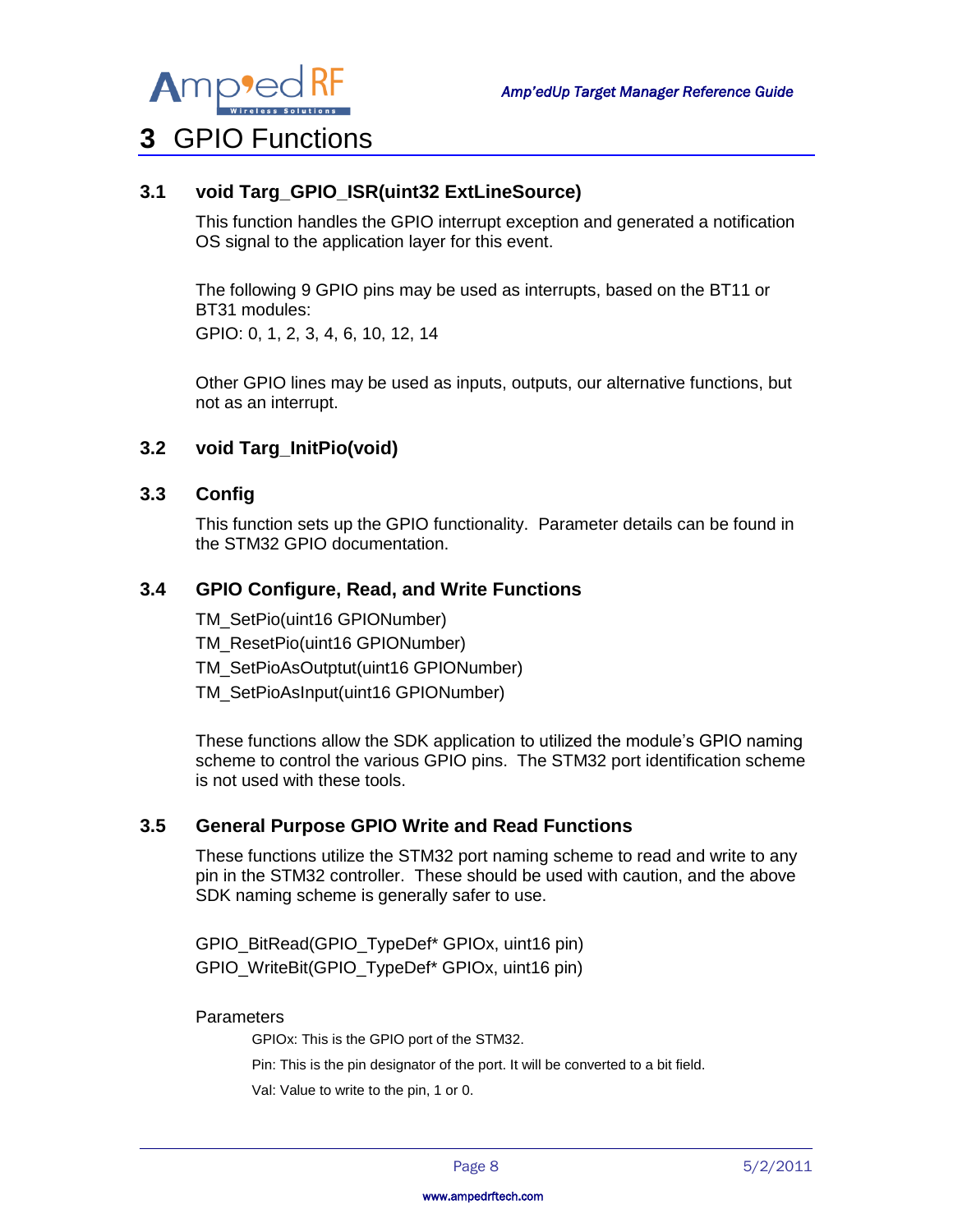

# <span id="page-8-0"></span>**4 UART**

### <span id="page-8-1"></span>**4.1 Targ\_UartDriverInitialization**

The purpose of this function is to initialize the UART driver values. These values are based on the UartType argument passed in the function call.

#### <span id="page-8-2"></span>**4.1.1 Driver parameters for Main UART**

UartPin.Rx, UartPin.Tx, UartPin.RTS, UartPin.CTS: These are the I/O pin assignments. They must be value options based on one of the STM32 UARTs.

UartTx.DmaChannel, UartTx.NVIC\_IRQChannel, UartRx.DmaChannel, UartRx.NVIC\_IRQChannel, UartTx.ITPending: These are the DMA mapping and interrupt channels.

UartRx.Timeout: This is the number of bit lengths an idle Rx Uart will wait before generating an interrupt.

UartRx.FlowCntrlEnable, UartTx.FlowCntrlEnable: Enable the RTS and CTS flow control features.

UartRx.DmaBuffer: Points to the DMA memory buffer.

UartRx.DmaSize: The number of DMA bytes.

UartRx.DmaLowWM: This is the lower threshold to assert the RTS pin.

UartRx.PoolBufNum: The number of Rx buffers available.

UartRx.credit\_rx: This is the RFCOMM layer's credit based flow control maximum value. It should be equal or less than the number of available buffers.

UartRx.PoolBufSize: Number of bytes in each Rx Buffer. This should contain an extra 44 bytes for lower layer and header overhead data.

UartRx.pPool: Not used.

UartRx.PoolReleaseFunction: Internal notification function – do not change this.

UartRx.SWI, UartRx.SWIChannel: The UART interrupt channel mapping.

#### <span id="page-8-3"></span>**4.2 Targ\_SetupUart**

This function sets up the user parameter values of the UART. The UART type is passed in the UartType field.

#### <span id="page-8-4"></span>**4.2.1 User Parameters**

UartDataBits: number of data bits in a character, 5 to 8.

UartStopBits: width of the stop bit, 1 or 2 bits.

UartParity: none, even, or odd parity.

BaudRate: setting from 1200 bps to 2000000 bps (2M bps).

#### <span id="page-8-5"></span>**4.3 Targ\_UartConfigure**

This function is the call to enable the UART and begin it's usage. The UartType and initial user parameters are passed in.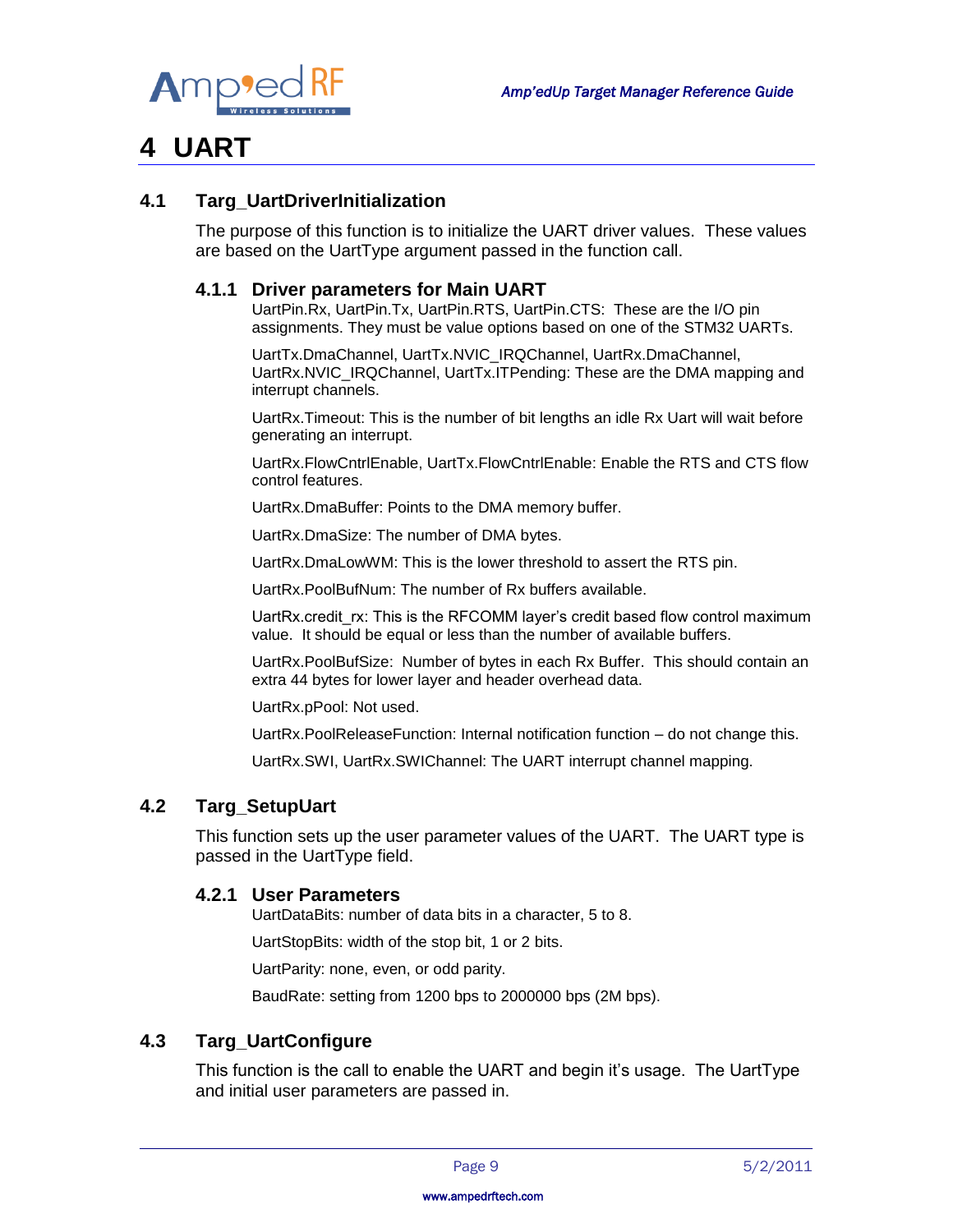

# <span id="page-9-0"></span>**5 Low Power Mode**

# <span id="page-9-1"></span>**5.1 Targ\_Idle**

This function is called when the OS had nothing further to process or schedule. A 22ms Deep Sleep Hold-off timer is used to set a minimum active time.

### <span id="page-9-2"></span>**5.2 Targ\_GotoSleepMode**

This function begins the Deep Sleep process by sending a break character on the UART Tx line to the Bluetooth controller.

The Bluetooth controller signals when it's ready, and then the CPU is switched into Deep Sleep mode as well.

### <span id="page-9-3"></span>**5.3 Targ\_CpuSleep**

This function places the CPU into Deep Sleep mode. The Bluetooth controller is handled separately. See the STM32 low power mode documentation for further details.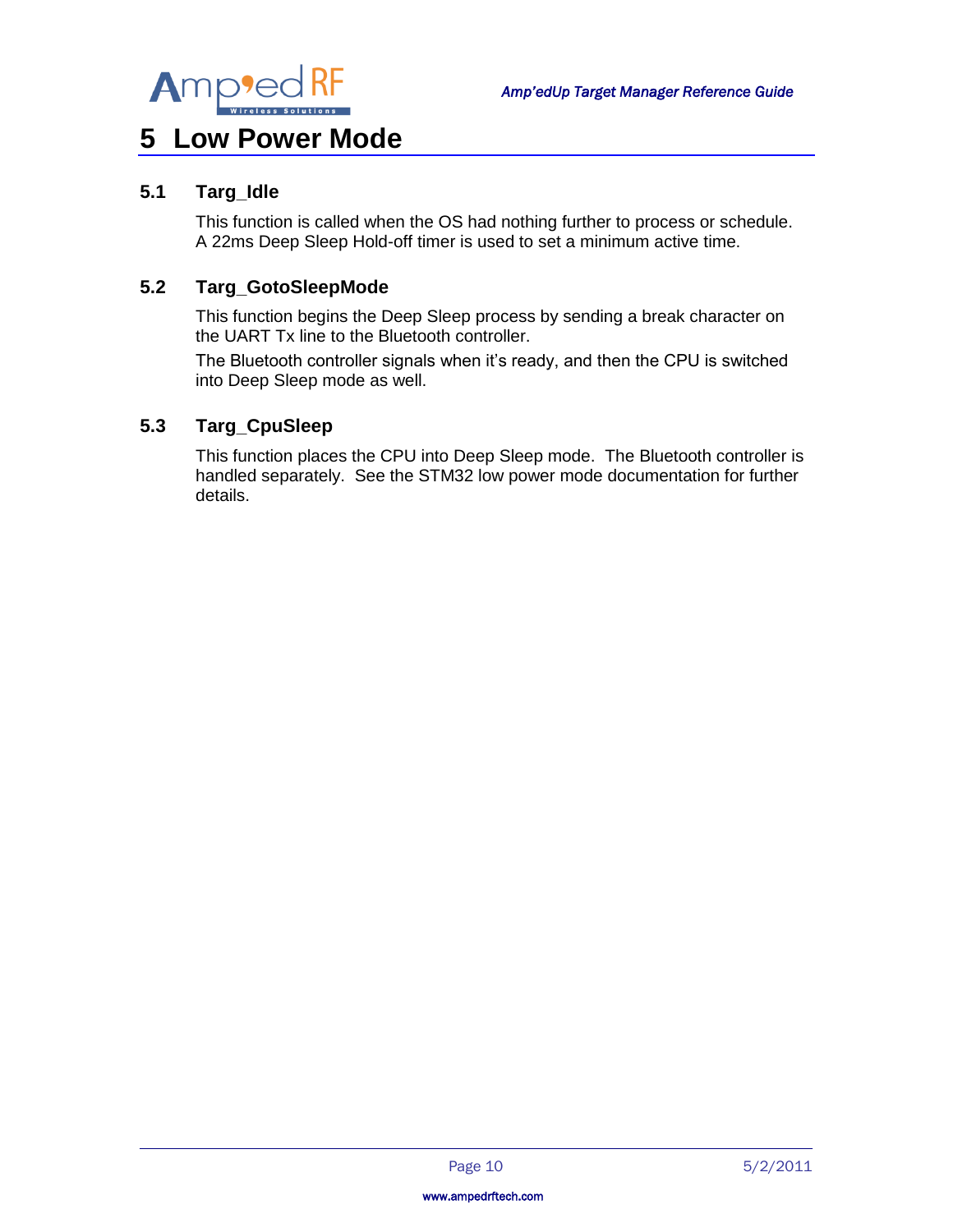

# <span id="page-10-0"></span>**6 Memory**

The STM32 controller contains a total of 48K RAM and 256K bytes of Flash memory. The Amp'edUP stack normally utilizes, 43K RAM and 196K Flash, which allows the remaining amounts to be use for the SDK custom application purposes:

5K RAM and 60K Flash

Certain features, such as Mulipoint and Apple IOS support, will result in less available user memory. Memory usage may also vary across releases, but the above minimum levels are "guaranteed" available values.

# <span id="page-10-1"></span>**6.1 Flash Memory Map**

The Flash memory is organized according to the follow memory map: **Table 1: Flash Memory Map**

| 8000000-8002000 (8K)             | Boot Loader and BD |  |  |
|----------------------------------|--------------------|--|--|
| bytes)                           | Address            |  |  |
| 8002000-803E000 (240K)<br>bytes) | Application        |  |  |
| 803E000-8040000 (8K)             | User configuration |  |  |
| bytes)                           | parameters         |  |  |

### <span id="page-10-2"></span>**6.1.1 Custom NVM Parameters**

A user may read and write to NVM records using our custom record file system. Each record may contain from 1 to 460 bytes. The total amount of space available is 5K remaining (from the 8K User configuration above).

# <span id="page-10-3"></span>**6.1.2 Defining Record IDs**

Each Custom Record for NVM must be defined before usage. The initial ID base is defined as:

#define TMFM\_1ST\_CUSTOM\_ID 0x3001 // Custom record ID base Each record must have its own pre-defined ID.

### <span id="page-10-4"></span>**6.1.3 Writing to Records**

The following functions are use to write to a Record:

void \* TM\_GetFlashWritePtr(uint16 Id, uint16 Size)

void TM\_FlashWriteDone(uint16 Id)

Step 1: Prepare a memory structure to hold the record's data

- Step 2: Call the TM\_GetFlashWritePtr function and get the pointer to the custom record memory.
- Step 3: Load your custom data structure into the memory pointed to by the result from Step 2.
- Step 4: Call the TM\_FlashWriteDone function to save your data.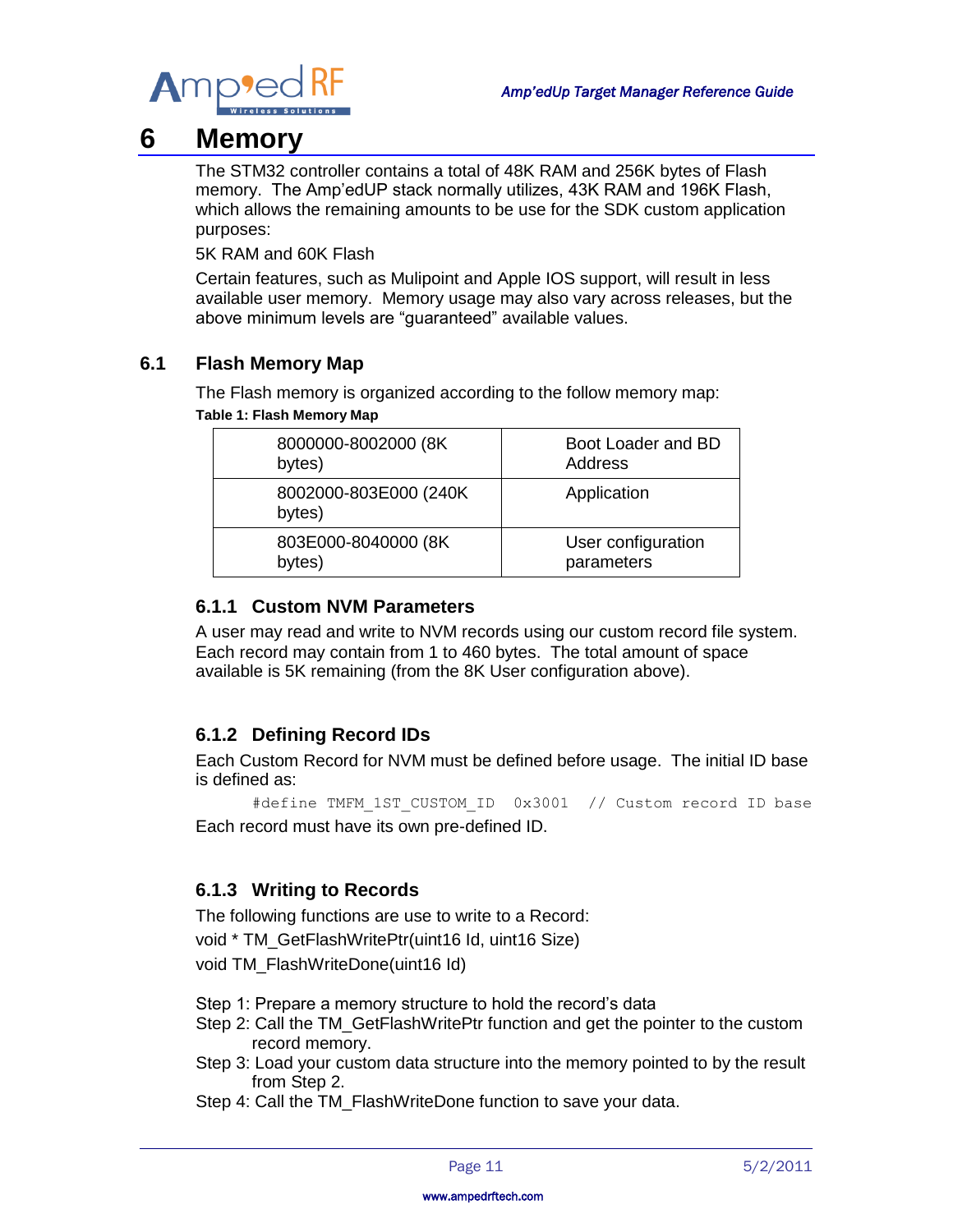

### <span id="page-11-0"></span>**6.1.4 Reading from Records**

The following functions are use to read a Record's data:

void \* TM\_GetFlashReadPtr(uint16 Id)

Step 1: Prepare a memory structure to hold the record's data

Step 2: Call the TM\_GetFlashReadPtr function and get the pointer to the custom record memory.

### <span id="page-11-1"></span>**6.2 RAM Memory**

The RAM memory is allocated into two main groups: global static memory and memory pools for the OS/User. The following commands may be used to view memory allocations:

### <span id="page-11-2"></span>**6.2.1 Showpool**

This command displays the various pool memory allocations.

| Pool           | Alloc | Peak         | Num | Size | Total |
|----------------|-------|--------------|-----|------|-------|
| MainRxPool     | 1     | 1            | 6   | 376  | 2256  |
| HciRxPool      | 0     | 1            | 5   | 396  | 1980  |
| GkiMem3        | 0     | 2            | 4   | 660  | 2640  |
| GkiMem2        | 0     | $\mathbf{1}$ | 2   | 384  | 768   |
| GkiMem1        | 1     | $\mathbf{1}$ | 4   | 256  | 1024  |
| GkiMem0        | 0     | 6            | 12  | 64   | 768   |
| TMList         | 1     | 4            | 30  | 28   | 840   |
| MEMORY         |       |              |     |      |       |
| Useable: 10276 |       |              |     |      |       |
| Overhead:      | 1008  |              |     |      |       |
| Total:         | 11284 |              |     |      |       |

**Note**: these allocations may change depending on the FW version.

#### <span id="page-11-3"></span>**6.2.2 Showmem**

This command displays the total memory allocation.

at+ab showmem

Stack: 0x20000130-0x20000900 - 1168 free 832 used 2000 total Memory: 0x200060A0-0x2000FE00 - 23284 free 17004 used 40288 total SRAM Use: 0x20000000-0x2000a30c - 40.7 K Allocation: 11284 pool 5720 reserved

Stack: memory used by the system OS.

Memory: *Free* memory is RAM that is not reserved for static or pool memory, *Used* is the *pool* + *reserved* memory below, and *total* is the *free* + *used*. Allocation: *Pool* memory is the same value from ShowPool above, *reserved* is memory used for the Amp'edUP stack control blocks.

**Note**: these allocations may change depending on the FW version, but only 5K free RAM bytes are "guaranteed".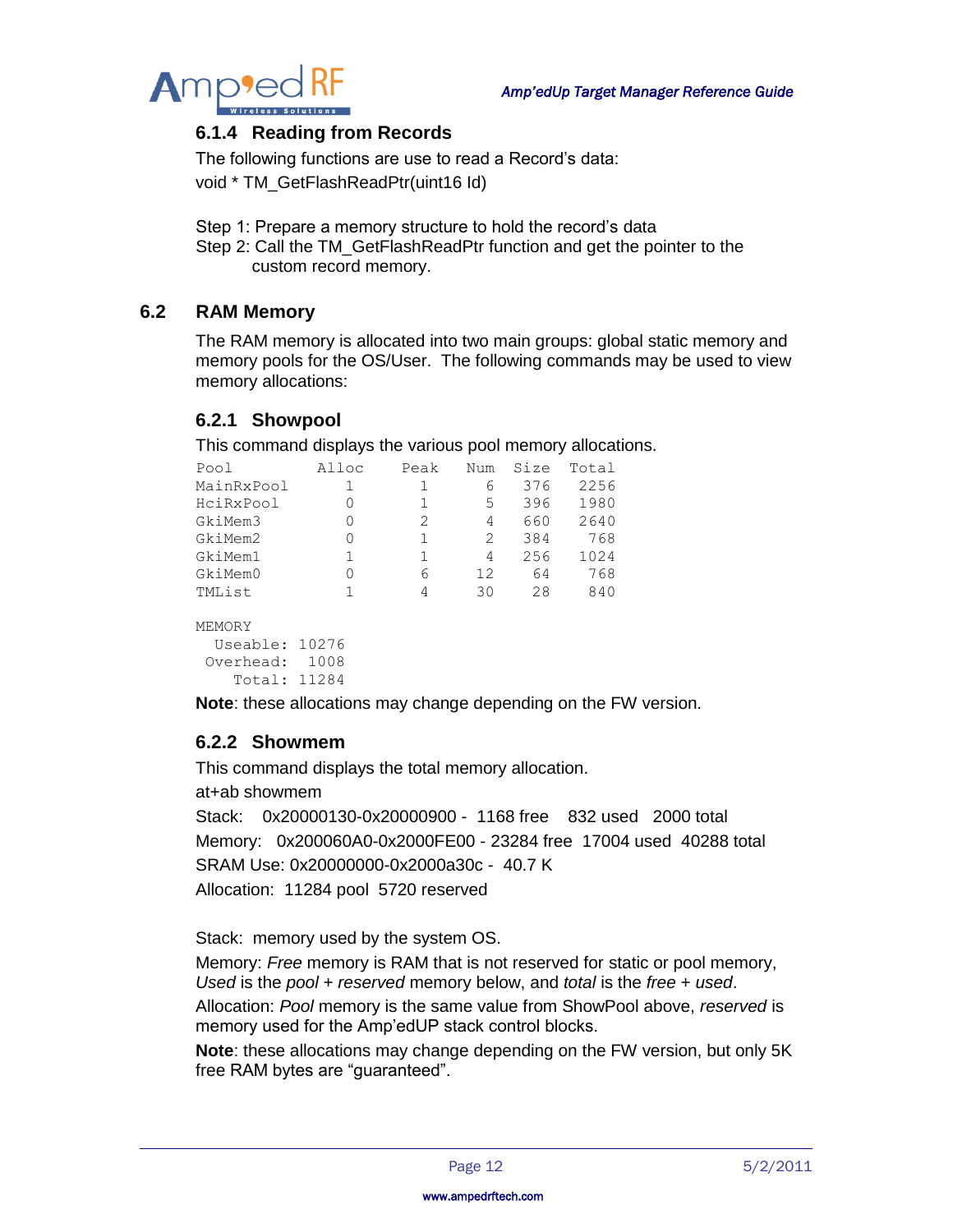

# <span id="page-12-0"></span>**7 OS Timers**

The RTOS of Target Manager supports a general OS timer function. The minimum tick granularity is 1ms, with potential 2ms latency. For high accuracy or timers < 10ms, it's recommended to use a dedicated STM32 timer, and not the RTOS general timer.

# <span id="page-12-1"></span>**7.1 OS\_TimerRegisterRequest (uint32 Transac, uint16 ReqId, uint32 MsTmr, tBP\_SignalNo SigNo)**

**Parameters** 

**Transac**: This is a unique "seed" for each timer. Generally, this can be left as 0. For frequently repeated timers, it may be better to use a counter however. Multiple simultaneous timer of the same ID may be resolved further by this field. **ReqId**: This is the timer ID value, defined in the timer enumeration from the App\_Main.h

(example)

```
//-------------------------------------
// Defines and enums
//-------------------------------------
#define TM_TMRID_APP_BASE 0xC000
#define SIG_APP_BASE 60000
enum {
   APP_TMRID_HELLO = TM_TMRID_APP_BASE,
   APP_TMRID_SEND_HCI_MESSAGE,
   APP_TMRID_DEBOUNCE,
   APP_TMRID_BOND,
   APP_TMRID_DISCOVERY,
   APP_TMRID_CONNECT_INTERVAL,
   APP_TMRID_STARTED,
};
```
**MsTmr**: Value of this timer in millisecond ticks

**SigNo:** This is the signal to be send when this timer expires, defined in the signal enumeration from the App\_Main.h

### **(example)**

```
enum {
    SIG_APP_HELLO = SIG_APP_BASE,
    SIG SEND HCI MESSAGE,
    SIG APP GPIO INTERRUPT,
    SIG_APP_GPIO_DEBOUNCE,
    SIG APP ANOTHER,
    SIG APP MESSAGE,
     SIG_APP_BOND,
    SIG APP DISCOVERY TIMEOUT,
    SIG APP CONNECT INTERVAL TIMEOUT,
    SIG APP STARTED,
```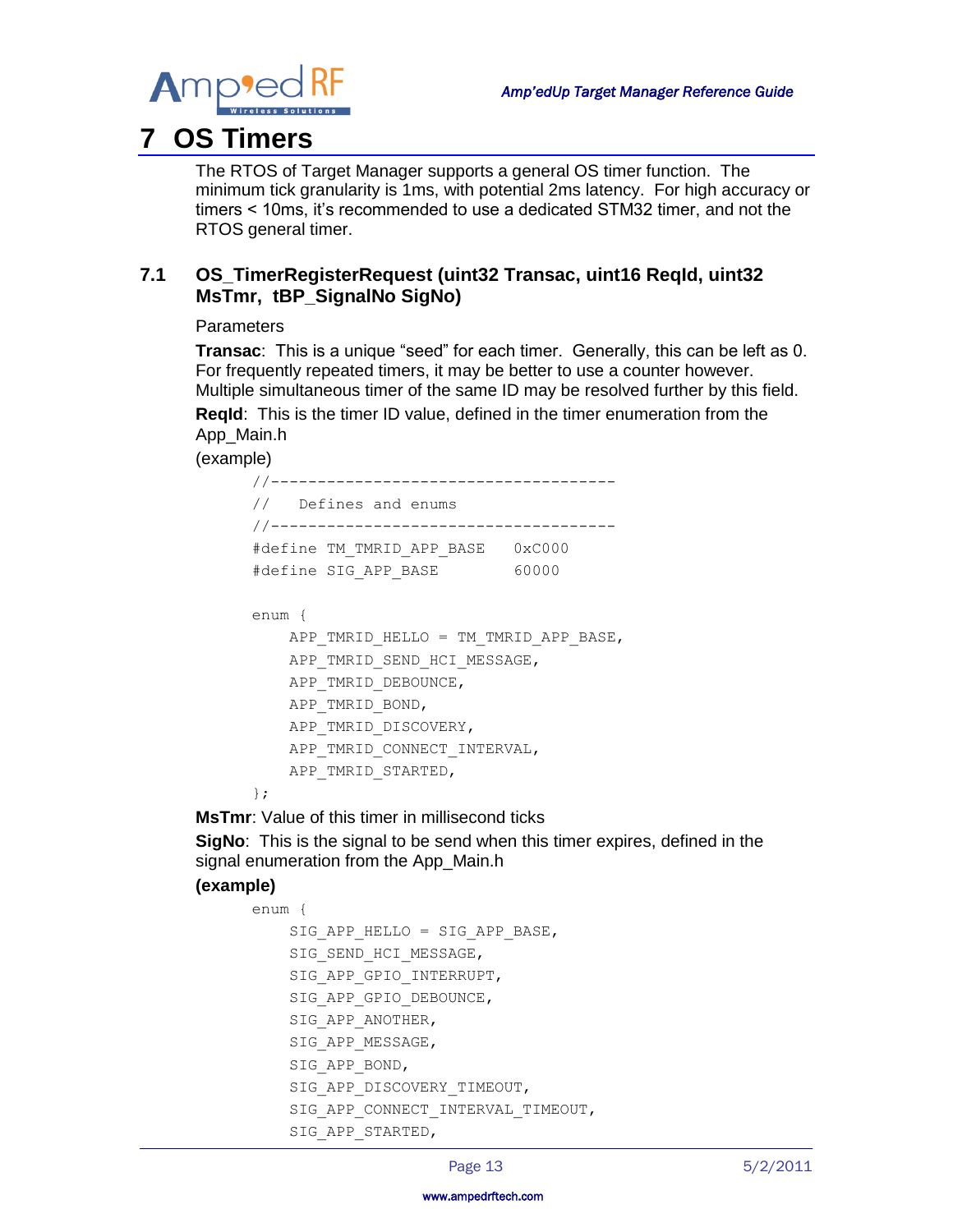

# <span id="page-13-0"></span>**7.2 OS\_CancelTmrRequest(uint16 ReqId )**

This function will cancel a timer, using the given timer ID in ReqId. It should be cautioned that it's possible to cause a race condition, because the timer may have already expired but without the resultant signal arriving yet.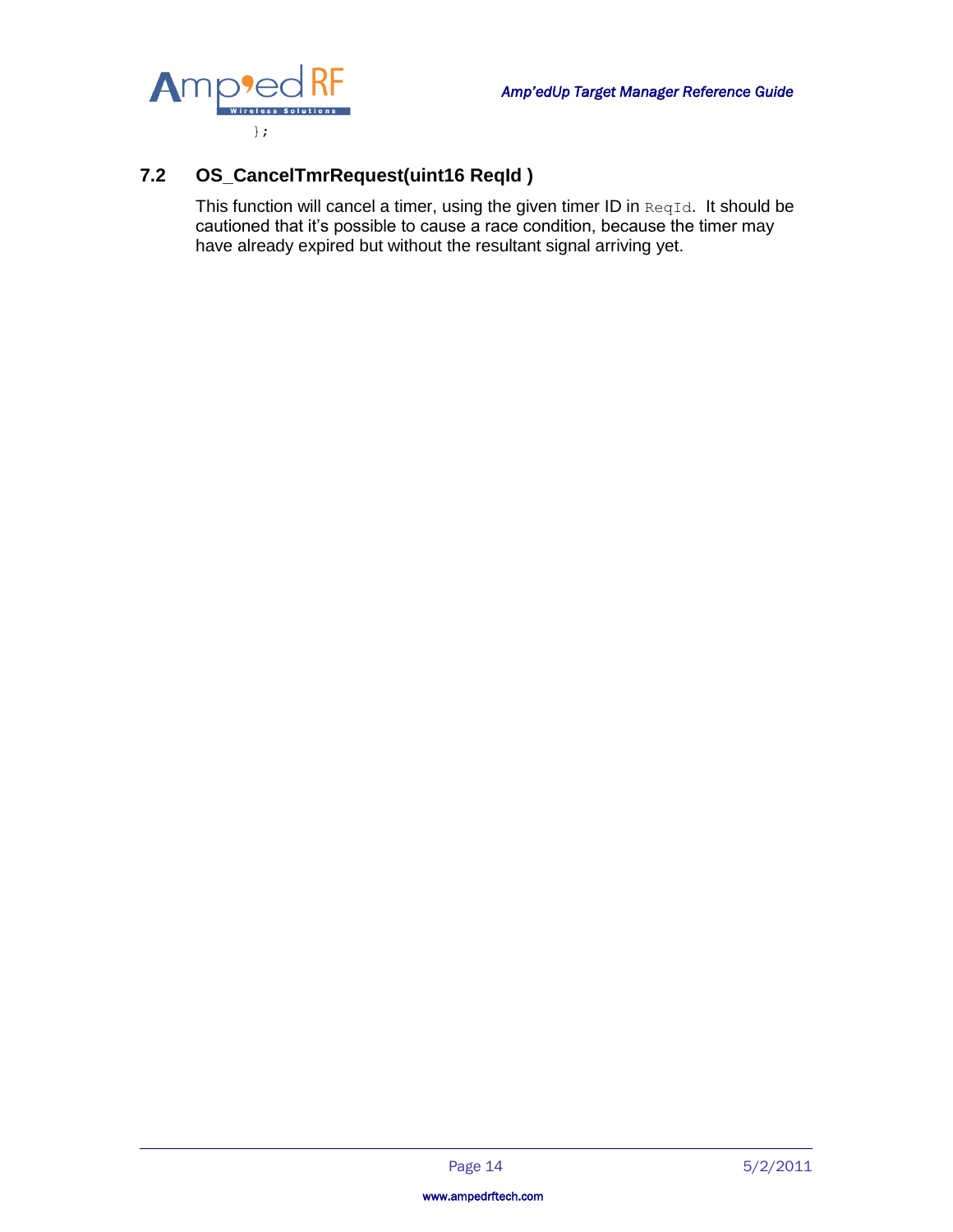

**JTAG Interface Pads** 



Bottom View of BT 11